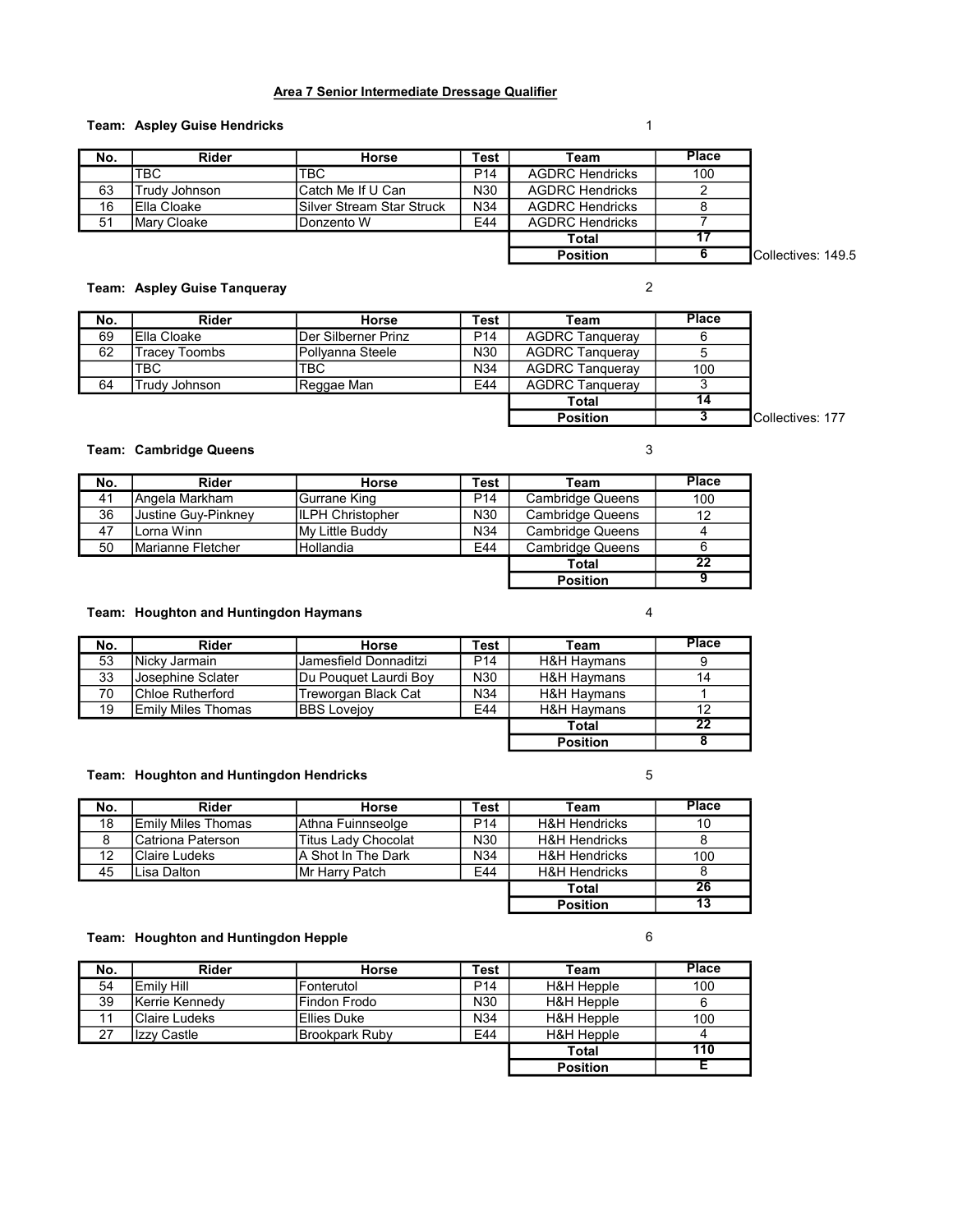## Team: Keysoe Alfa 7

| No. | <b>Rider</b>      | <b>Horse</b>    | Test            | Team            | <b>Place</b> |
|-----|-------------------|-----------------|-----------------|-----------------|--------------|
| 44  | Lauren Lanik      | Sew N Sew       | P <sub>14</sub> | Kevsoe Alfa     |              |
| 61  | Tamsyn Hammond    | Moselev Maxamus | N30             | Kevsoe Alfa     |              |
| 4   | lAmv Nash         | Chelveston Lass | N34             | Keysoe Alfa     |              |
|     | Andrea Cartwright | IRockwood Bov   | E44             | Kevsoe Alfa     |              |
|     |                   |                 |                 | Total           |              |
|     |                   |                 |                 | <b>Position</b> |              |

## Team: Keysoe Vogue 8

| No. | <b>Rider</b>             | <b>Horse</b>            | <b>Test</b>     | Team            | <b>Place</b> |
|-----|--------------------------|-------------------------|-----------------|-----------------|--------------|
| 31  | IJill Dainton            | Mavdav Inspiration      | P <sub>14</sub> | Keysoe Voque    |              |
| 43  | Kylie Carter             | Drewie                  | N <sub>30</sub> | Keysoe Voque    |              |
| 24  | <b>Havley Dolby</b>      | Pendancer Mickey Bricks | N <sub>34</sub> | Keysoe Voque    |              |
| 66  | <b>IMaureen Cronshaw</b> | The Fortune Teller      | E44             | Keysoe Voque    | 100          |
|     |                          |                         |                 | <b>Total</b>    |              |
|     |                          |                         |                 | <b>Position</b> |              |

#### Team: Milton Keynes Venus **9**

| No. | <b>Rider</b>    | Horse             | Test            | Team              | <b>Place</b> |
|-----|-----------------|-------------------|-----------------|-------------------|--------------|
| 34  | Uudith Hodges   | Solans Springtime | P <sub>14</sub> | <b>MKRC Venus</b> |              |
| 42  | Kimberlev Macev | Beneeko           | N30             | <b>MKRC Venus</b> |              |
| 60  | ISue Braun      | IMr Romantic      | N34             | <b>MKRC Venus</b> |              |
|     | <b>TBC</b>      | <b>TBC</b>        | E44             | <b>MKRC Venus</b> | 100          |
|     |                 |                   |                 | <b>Total</b>      |              |
|     |                 |                   |                 | <b>Position</b>   |              |

### Team: Shillington Shilly Fillies 10 and 10 and 10 and 10 and 10 and 10 and 10 and 10 and 10 and 10 and 10 and 10 and 10 and 10 and 10 and 10 and 10 and 10 and 10 and 10 and 10 and 10 and 10 and 10 and 10 and 10 and 10 and

| No. | Rider                  | <b>Horse</b> | Test            | Team                  | <b>Place</b> |
|-----|------------------------|--------------|-----------------|-----------------------|--------------|
| 29  | Jennifer Melvin        | Two No Bids  | P <sub>14</sub> | <b>Shilly Fillies</b> | 100          |
|     | TBC.                   | TBC          | N30             | <b>Shilly Fillies</b> | 100          |
| 20  | <b>Emily Steaggles</b> | Silver Barle | N <sub>34</sub> | <b>Shilly Fillies</b> | 100          |
| 32  | Jo Freeman             | Chalk II     | E44             | <b>Shilly Fillies</b> | 100          |
|     |                        |              |                 | Total                 | 300          |
|     |                        |              |                 | <b>Position</b>       |              |

#### Team: Stevenage Sapphires 11

| No. | Rider               | <b>Horse</b>    | Test            | Team                       | <b>Place</b> |
|-----|---------------------|-----------------|-----------------|----------------------------|--------------|
| 57  | IRebecca Ravner     | Azizi           | P <sub>14</sub> | <b>Stevenage Sapphires</b> |              |
| 26  | <b>Helen Harlow</b> | lSun Wild Life  | N30             | <b>Stevenage Sapphires</b> |              |
| 46  | Liz Hamilton        | Kellenagh Bobby | N34             | <b>Stevenage Sapphires</b> |              |
| 21  | Emma Hogg           | Mortisha        | E44             | Stevenage Sapphires        | 9            |
|     |                     |                 |                 | Total                      | 23           |
|     |                     |                 |                 | <b>Position</b>            | 10           |

## Team: Wittering Harriers 12

| No. | <b>Rider</b>          | Horse            | Test            | Team                      | <b>Place</b> |
|-----|-----------------------|------------------|-----------------|---------------------------|--------------|
|     | <b>Emily Marshall</b> | lWilliam         | P <sub>14</sub> | <b>Wittering Harriers</b> |              |
| 38  | Kate Wallett          | ICassanova King  | N30             | <b>Wittering Harriers</b> |              |
| 6   | lAnn Hiles            | <b>Bojangles</b> | N34             | <b>Wittering Harriers</b> | 100          |
| 58  | Sally Wagstaff        | Boadecea         | E44             | <b>Wittering Harriers</b> |              |
|     |                       |                  |                 | Total                     |              |
|     |                       |                  |                 | <b>Position</b>           |              |